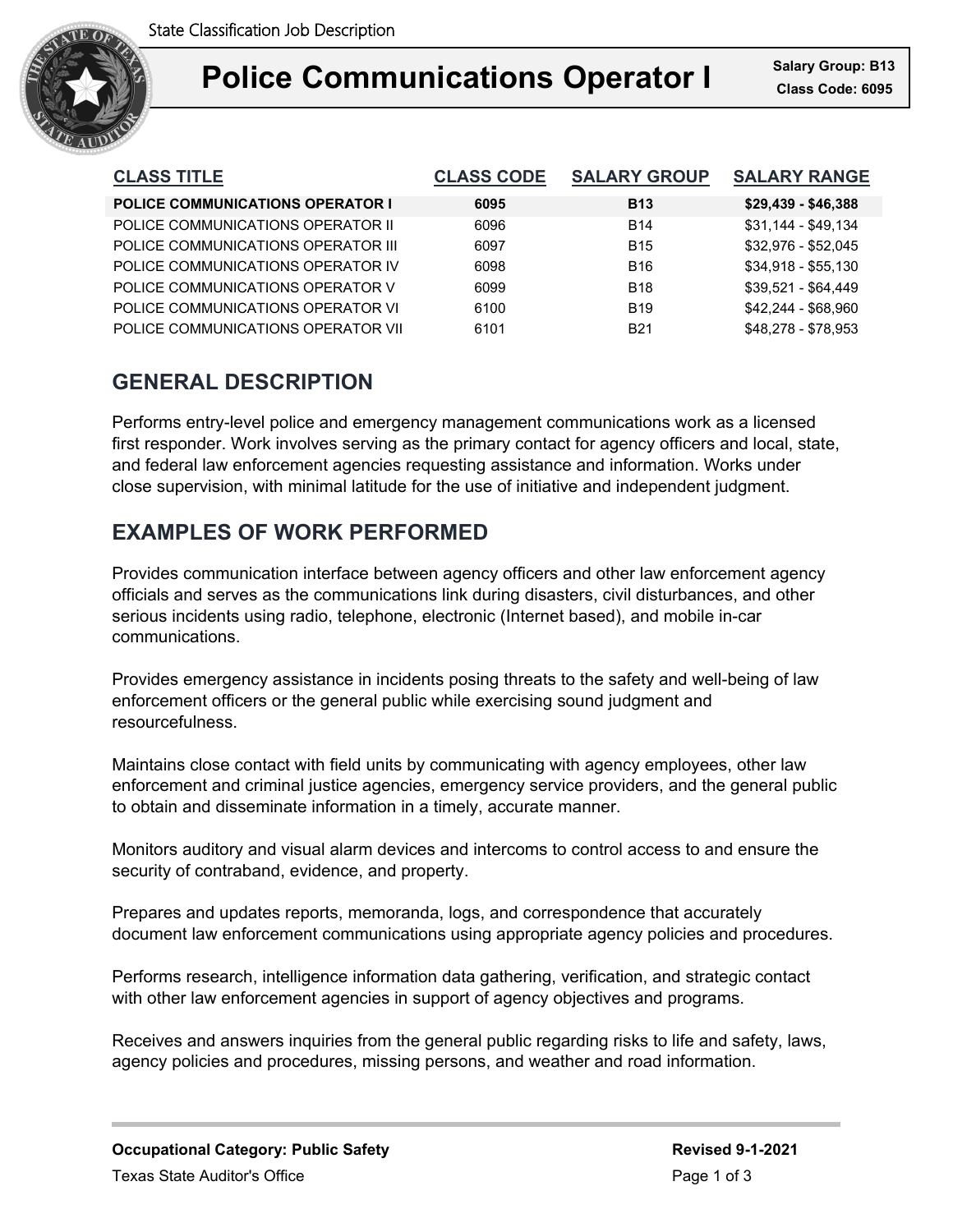Searches for and provides intelligence information in support of local, state, and national security issues, including homeland security, to law enforcement officials and the general public through criminal activity reports, criminal and traffic warrants, driver's license and vehicle registration information, Amber alerts, criminal records, public assistance, and information on the status of persons apprehended.

Transmits, receives, and relays official information using established agency communications equipment to agency officers and law enforcement agency officials.

Updates and maintains the Texas Crime Information Center and National Crime Information Center databases by making entries, deletions, and confirmations of wanted persons, threats to peace officers, and weapons files.

May maintain emergency power generator operations, test run logs, and/or conduct daily monitoring and visual inspections of tower alarm lights and monitors.

May assist in the set up and operation of temporary communications command sites during man-made or natural disasters and special assignments, including roadblocks, taskforces, and manhunts.

May testify in court regarding records or events.

Performs related work as assigned.

### **GENERAL QUALIFICATION GUIDELINES**

#### **EXPERIENCE AND EDUCATION**

Experience in dispatch, telephone, police, or emergency management communications work. Graduation from a standard senior high school or equivalent is generally preferred. Education and experience may be substituted for one another.

#### **KNOWLEDGE, SKILLS, AND ABILITIES**

Knowledge of public safety communications rules and regulations pertaining to the operation of public safety communication equipment, and policies and procedures used in entering and retrieving appropriate information.

Skill in the operation of telecommunications equipment, computers, and office equipment.

Ability to handle crisis situations, to maintain and prepare logs and reports, to perform multiple duties simultaneously, to comprehend and execute written and verbal instructions, to operate automated and manual information systems, and to communicate effectively.